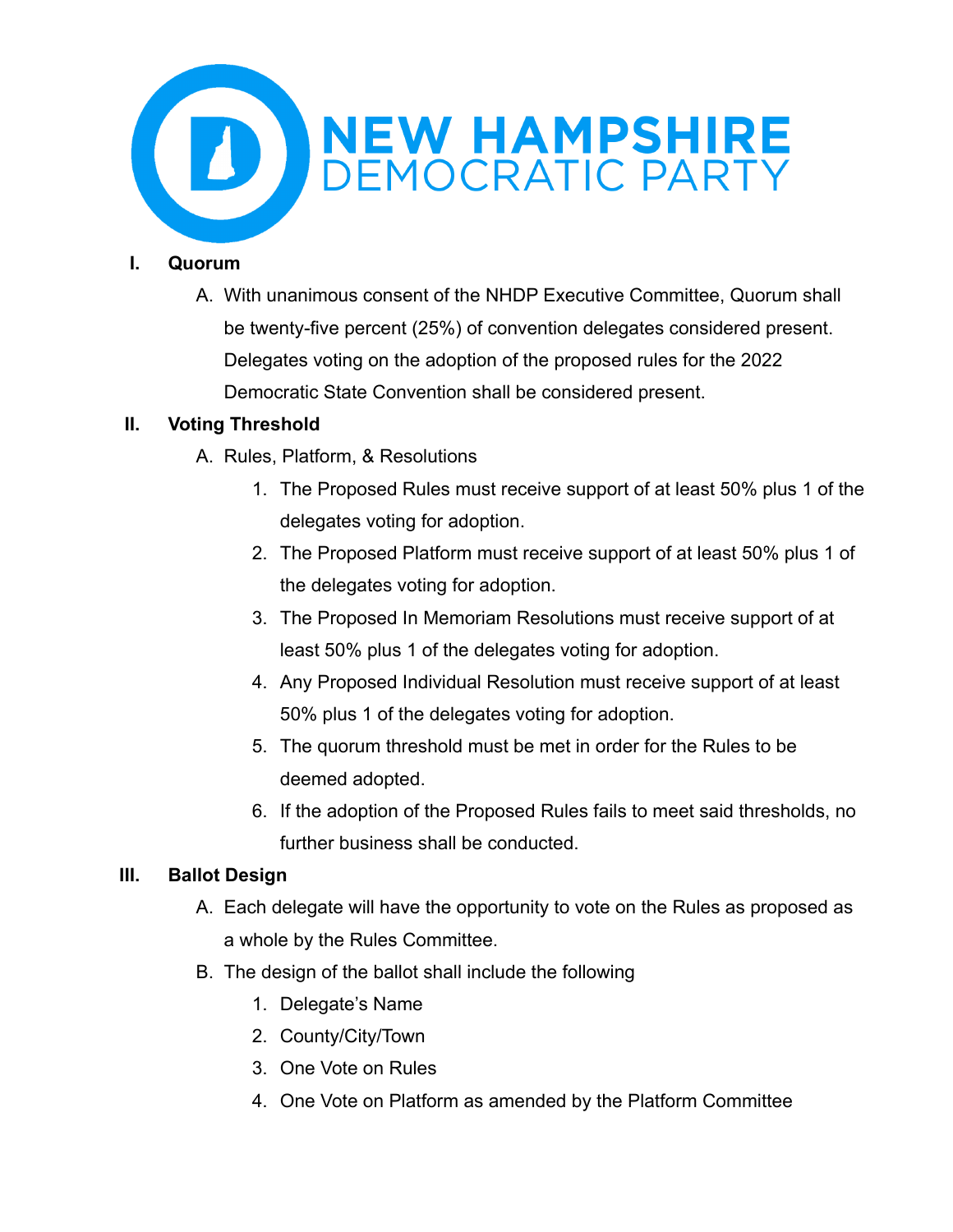- 5. One Vote on all In-Memoriam Resolutions as approved by the Resolutions Committee
- 6. Individual Votes on any remaining Proposed Resolutions as approved by the Resolutions Committee
- 7. Delegates Signature
	- a) In the case that a ballot is completed electronically, the delegate's name, town and a unique access code will be substituted for their signature.

## **IV. Adoption of Rules**

- A. Voting
	- 1. The adoption of the Rules shall be by ballot. Ballots will be either emailed or mailed to delegates via USPS. The default selection will be electronic ballot, however a delegate can request a paper ballot by emailing [convention@nhdp.org.](mailto:convention@nhdp.org) Requests for a mailed ballot need to be submitted by 11:59 PM EST Friday, June 10th.
- B. The 2022 State Convention vote will be held starting on June 8th at 12:00 PM EST and will conclude on June 21st at 5:00 PM EST. Voting will open at the call to convention that is to be sent out 10 days prior to the Convention according to NHDP Constitution, Chapter 2 subsection F Item 1. Only ballots received during that period will be counted. Paper ballots must be returned to the NHDP office by June 21st, 2022, at 5:00 PM EST. No proxy voting is permitted in the State Convention.
- C. Each delegate will receive an electronic copy of the proposed Rules in the Official Call of the Convention.
- D. Ballots may be returned to [Convention@nhdp.org](mailto:rulescommittee@nhdp.org) or via the online voting system implemented by NHDP Staff. Printed ballots may be returned to the balloting table at the NHDP State Convention or to the NHDP at 105 N. State St. Concord, NH 03301 by 5:00 PM EST June 21st, 2022.

# **V. Adoption of Platform and Resolutions**

A. Voting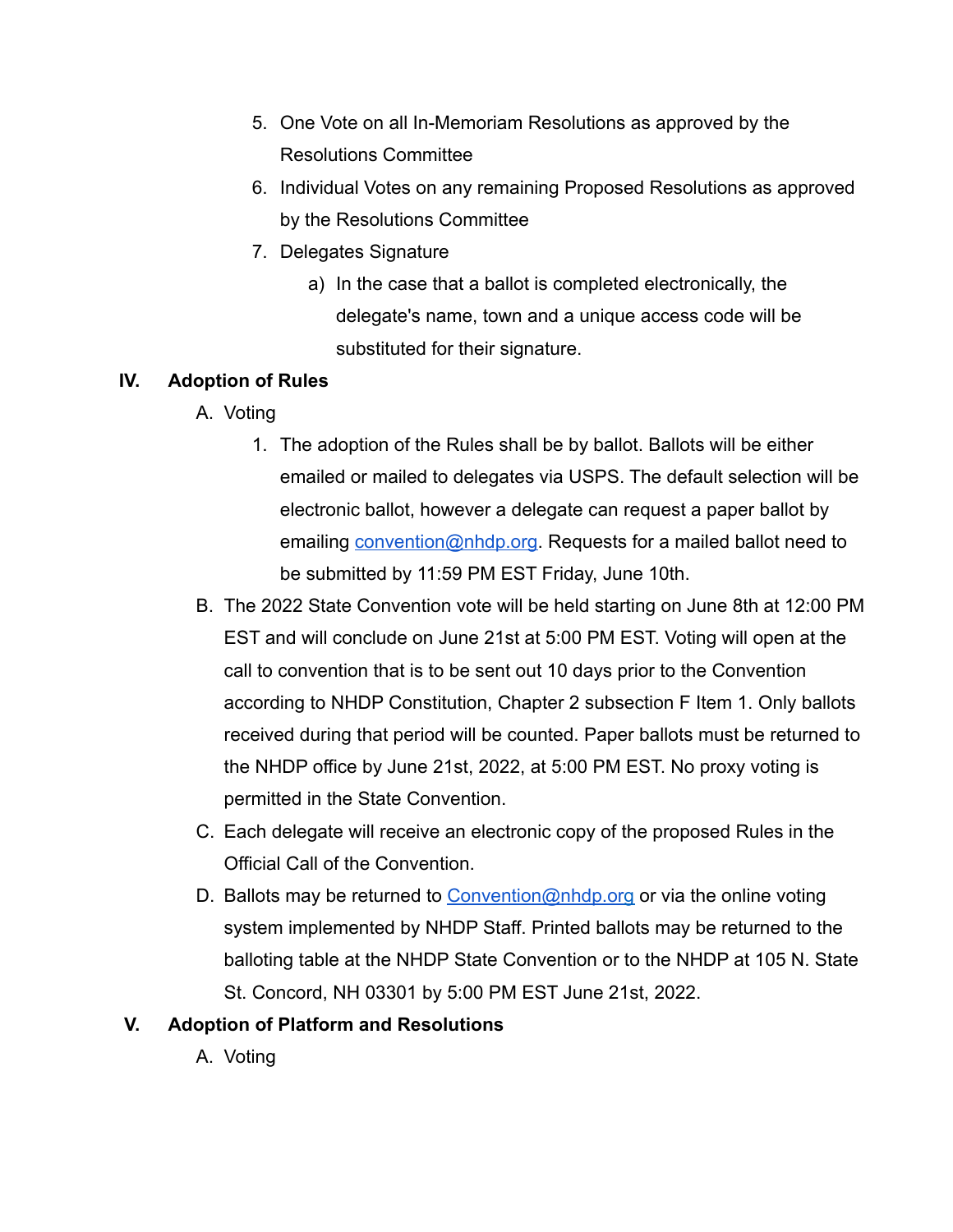- 1. The adoption of the Platform and Resolutions shall be by ballot. Ballots will be either emailed or mailed to delegates via USPS. The default selection will be electronic ballot, however a delegate can request a paper ballot by emailing [convention@nhdp.org.](mailto:convention@nhdp.org) Requests for a mailed ballot need to be submitted by 11:59 PM EST Friday, June 10th.
	- a) Resolutions will be divided The first vote will be on all memorial resolutions, which will be followed by individual votes on each other resolution.
- B. The 2022 State Convention vote will be held starting on June 8th at 12:00 PM EST and will conclude on June 21stth at 5:00 PM EST. Voting will open at the call to convention that is to be sent out 10 days prior to the Convention according to NHDP Constitution, Chapter 2 subsection F Item 1. Only ballots received during that period will be counted. Paper ballots must be returned to the NHDP office by June 21stth, 2022, at 5:00 PM EST. No proxy voting is permitted in the State Convention.
- C. Each delegate will receive an electronic copy of the proposed platform and resolutions in the Official Call of the Convention.
- D. Ballots may be returned to [Convention@nhdp.org](mailto:rulescommittee@nhdp.org) or via the online voting system implemented by NHDP Staff. Printed ballots may be returned to the balloting table at the NHDP State Convention or to the NHDP at 105 N. State St. Concord, NH 03301 by 5:00 PM EST June 21st, 2022.

### **VI. Counting of the Votes**

A. Ballots will be counted the following business day after voting closes at 5:00 PM EST, on June 21st, 2022, and will be recorded by video. The results of the balloting shall be announced at the NHDP State Committee Meeting to be held on June 27th, 2022, and subsequently posted on the NHDP website. The video recording of the count shall be made available by request to all delegates at the time of the posting of results and will be available for 2 months. The ballots will be maintained at the NHDP office for 2 months. A request for the video of the counting of the ballots shall be made by sending to [Convention@nhdp.org](mailto:rulescommittee@nhdp.org).